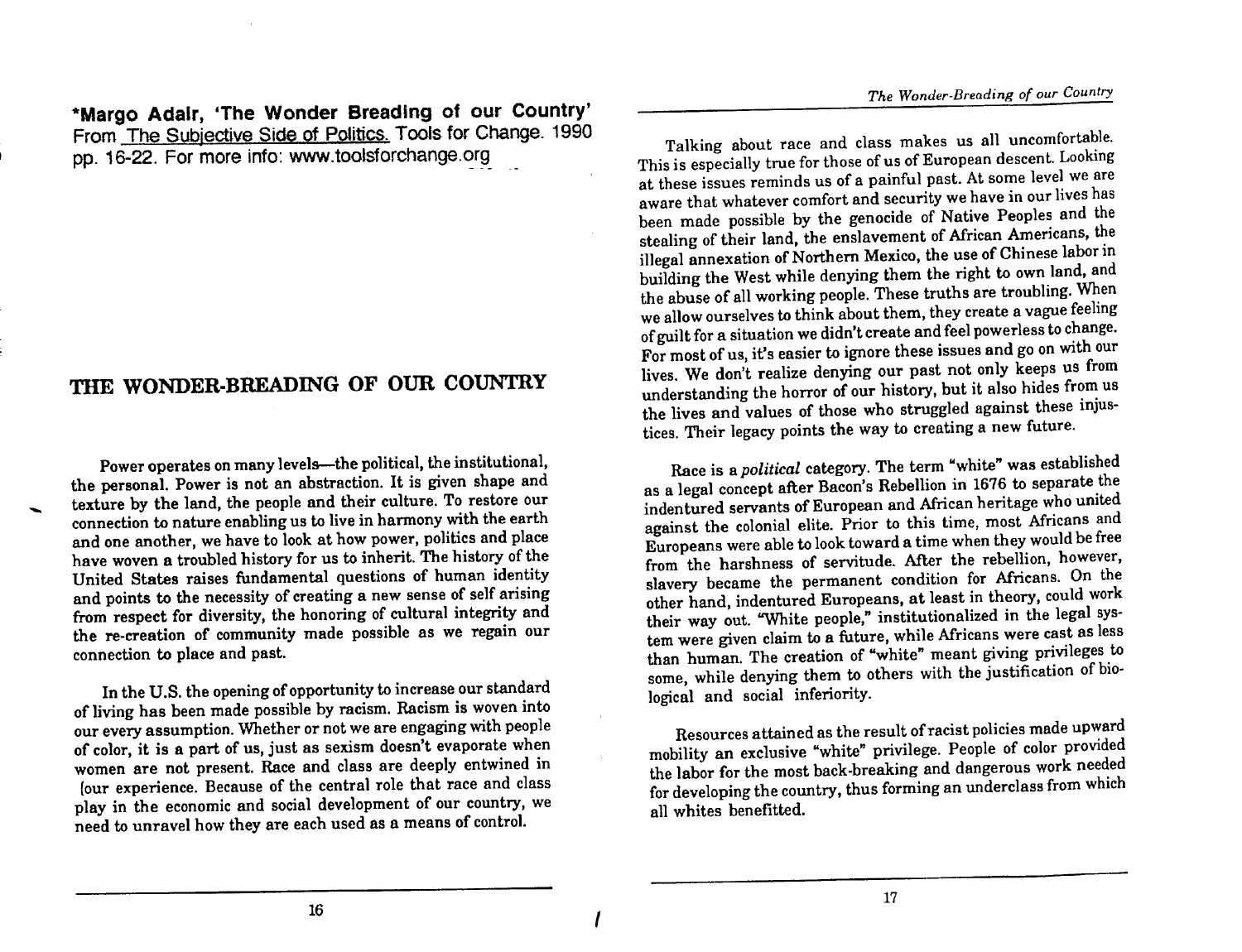## The Subjective Side of Politics

N

This is not to say that all Americans of European descent accepted these benefits. We have a long tradition of women and men who dedicated their lives to the struggle for justice. It is precisely because they offer us a vision of our power to change things that they are hidden from us. Almost every American knows the song "Amazing Grace," yet most of us are unaware it was written by a captain of a slave ship who became a leading abolitionist. Few of us know the names of Wendell Phillips or William Lloyd Garrison, whose writing and speaking drove the issue of slavery into the center of American politics. While we are taught the names of Civil War battles, we never learn about the Southerners who voted against secession. In Alabama thirty-nine percent of the white men voted "No!" How much of this was a result of tactics like those of the anti-slavery women's organization that would ring meeting houses, beating on pots and pans to drown out

Nor is it to say that all Americans of European descent were of the same class. In fact, those of the working, middle and owning classes have played significantly different roles in maintaining the institution of racism. Since the beginning, the owning class has used the lower classes to enforce racism. To improve their lot. lower class whites were the ones who killed native Americans and Iower class whites were the ones who killed native Americans and<br>Mexicans in the move west. They also were the overseers, admini-<br>wav to regain respect is by displaying our wealth, from the fanciest stering punishment to any African who rebelled. People in the lower class were responsible for the terrorism and random violence necessary to maintain the system. These whites, powerless in relation to the power brokers, gained a sense of personal power<br>over people of color. Obviously not solving the injustice done to In relation to the power brokers, gained a sense of personal power<br>over people of color. Obviously not solving the injustice done to<br>them, they ameliorated their pain with a sense of superiority and<br>the set of the setablis more material advantages. This dynamic continues today. The most intense expressions are in the popularity of the KKK, and other white supremacist groups, including some who actually call themselves the Identity Movement. Incidents of violence against people of color in neighborhoods, subways, parks and college campuses are on the rise. The most insidious racism is the silent acceptance of it by the vast majority, creating the climate that sanctions inhumanity.

While the owning and middle classes look down upon or ignore such brutal behavior, or elevate it to valor in the conquest of the West, it is this very activity that enforces their positions of power and privilege. The upper classes indulge in the fantasy that they are not the ones who are racist, when, in fact, it is they who create the policies that maintain the institutional inequities upon which their wealth depends.

The Colonial elite created "white" as an identity of superiority for people of European descent. If those of the lower classes were to look above them, the prerequisite of upward mobility was to deny their own particular cultural heritage, family ties, and loyalty to place, trading these for the idea that they were just the same as those on the top-white, male, Protestant, heterosexual, able-bodied and serious. No longer Germans, Italians, Finns or Swedes, they were "whites." Each wave of immigrants had to wait their turn to be-The speeches of pro-secessionists?<br>
come "white." enduring ridicule and discrimination as they filled the space between "white" and the underclass. This is the wonderbreading of America. Cultural ties were traded in for a piece of the American pie.

> This trade is made at a tremendous cost. Giving up our ethnic identities, we lose our emotional security and our sense of self. We car to the biggest house. Consumerism is more than greed. It is the frenzied effort to belong. Our identity has become what we own. The richness of our various cultural heritages has been replaced a particular place, culture and language. "White" identity was born out of the establishment and maintenance of privilege.

> Identity is a person's reference point, telling us where we come from, where we are going and with whom-our source of pride and loyalty-in short, our sense of who we are. Clearly, an identity based on "white" is fraught with problems. It has no culture, thus leading to the rip-off of other people's cultures to fill the void. It

18

19

 $\Delta$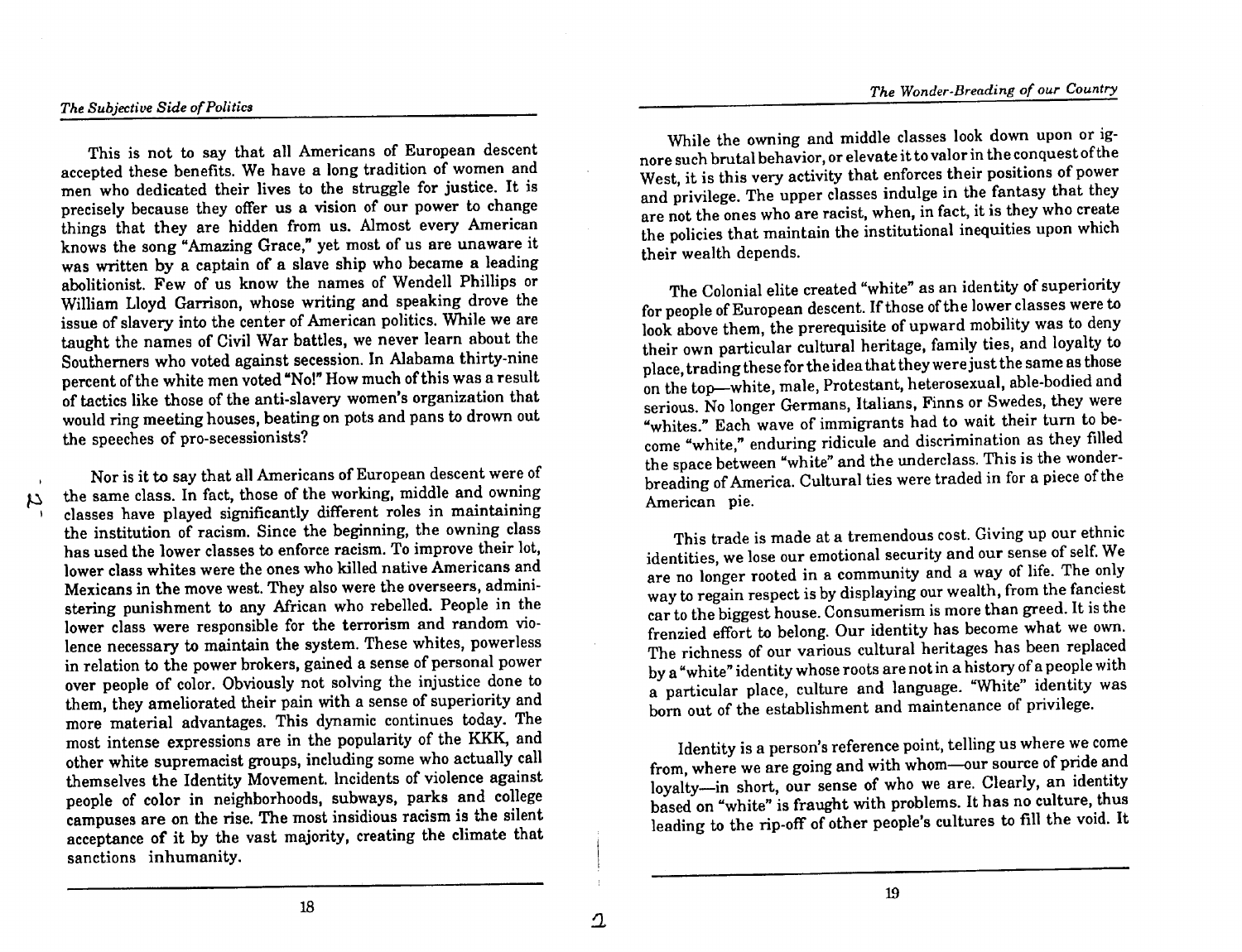# The Subjective Side of Politics

manization and exploitation. Yet those of European ancestry do fully, we must rid ourselves of "white" identity and embrace our true<br>identify as "white." This is manifested in the working class as a cultural identities. Fo identify as "white." This is manifested in the working class as a sense of superiority coupled with the fear that they will lose what identify as "white." This is manifested in the working class as a<br>sense of superiority coupled with the fear that they will lose what cultural identities. For many of us, this will be an opportunity to sense of superiority coupled with the fear that they will lose what come to terms with the fact that we are the children of many different control of many different come to terms with the fact that we are the children of m fying as the economy squeezes them out.

ing their innocence. Overt violence is much less fashionable.<br>Therefore the worst epithet that a middle class white person can be Therefore the worst epithet that a middle class white person can be values and traditions we want to pass on to the next generation. The values and traditions we want to pass on to the next generation. The values of those loyalty that pervades all interactions-a white bonding. When racism is charged, the response is not to look at what happened and<br>the impact of actions, but to defend the innocent intent of the person<br>modes the entanglement of race, class and identity is even more the impact of actions, but to defend the innocent intent of the person behind them. White identity here is about protecting "their own," not about justice.

giving a presentation on so-called heroes in our history. He got to Andrew Jackson and described the Trail of Tears in which one Andrew Jackson and described the Trail of Tears in which one<br>approved. The actual conditions of people of color and women<br>quarter of the Cherokee people died. A women who originally had<br>the contractive between the incomes Andrew Jackson and described the Trail of Tears in which one<br>quarter of the Cherokee people died. A women who originally had<br>is now a greater disparity between the incomes of whites and people<br>is now a greater disparity be types" spoke up defending Jackson, saying "everybody makes mistakes." We must ask why was this her first reaction? She wants to work against racism or she would not have committed a full weekend to attend the workshop. Yet she identified with wants to work against racism or she would not have committed a<br>
full weekend to attend the workshop. Yet she identified with<br>
Jackson, not with the Cherokee people. Her reaction diverted at The The Reaction of the Cherokee people. Her reaction diverted at<br>
Lackson, not with the Cherokee people. Her reaction diverted at<br>
tention from what this land-grab made possible for whites. This<br>
Community bords oft sut i Jackson, not with the Cherokee people. Her reaction querted at their security rests in breaking or hiding ties to the community.<br>
serves the dual purpose of getting each other off the hook and keep-<br>
This serves the dual p ing out of view both the injustice and the privilege it provides. It is deeply ingrained in the white middle class first and foremost to place and past. identify with and defend one another. Once again the power taboo is operative: the status quo is maintained and the experience of the locked out is kept invisible.

obscures the past and the values of those who fought against dehu-<br>the institutions themselves must be changed. But to do that successfully, we must rid ourselves of "white" identity and embrace our true and distinct cultures—African, Irish, Jewish, Chippewa, Spanish. Armenian, Chinese, Syrian, Hungarian.... In the process of reclaim-For the middle classes, "white" identity is based on maintain-<br>For the middle classes, "white" identity is based on maintain-<br>American identity and the importance of consciously deciding the lives and values of those who refused to accept "white" privilege and<br>who resisted expansion and exploitation are an important legacy<br>from which we can rebuild our loyalty to family, place and past.

difficult to unravel. In the past, the homogenization of "whites" was made possible by the expanding American pie. Now the pie is This dynamic was made clear in the Undoing Racism Work-<br>shop we attended awhile back. An African American man was<br>enting legislation to guarantee them a piece, everything had been<br>it is the very moment when a piece, everyt getting legislation to guarantee them a piece, everything had been doled out. The result is that the reality of power and privilege is even is now a greater disparity between the incomes of whites and people<br>of color and between men and women than before the movements. Yet this reality is hidden behind the faces of the few visible tokens who have positions of "power." This visibility fosters the idea that Community bonds get cut in the desperate dash to make it into the middle class. Now, people of color, like the whites before them, engage in the homogenization process, relinquishing ties to family, middle class. Now, people of color, like the whites before them,

> Even those of us who have managed to retain some ties to family, place, and past, often find ourselves in a sterile atmosphere of homogenized, middle class norms. Virtually every situation

ίN.